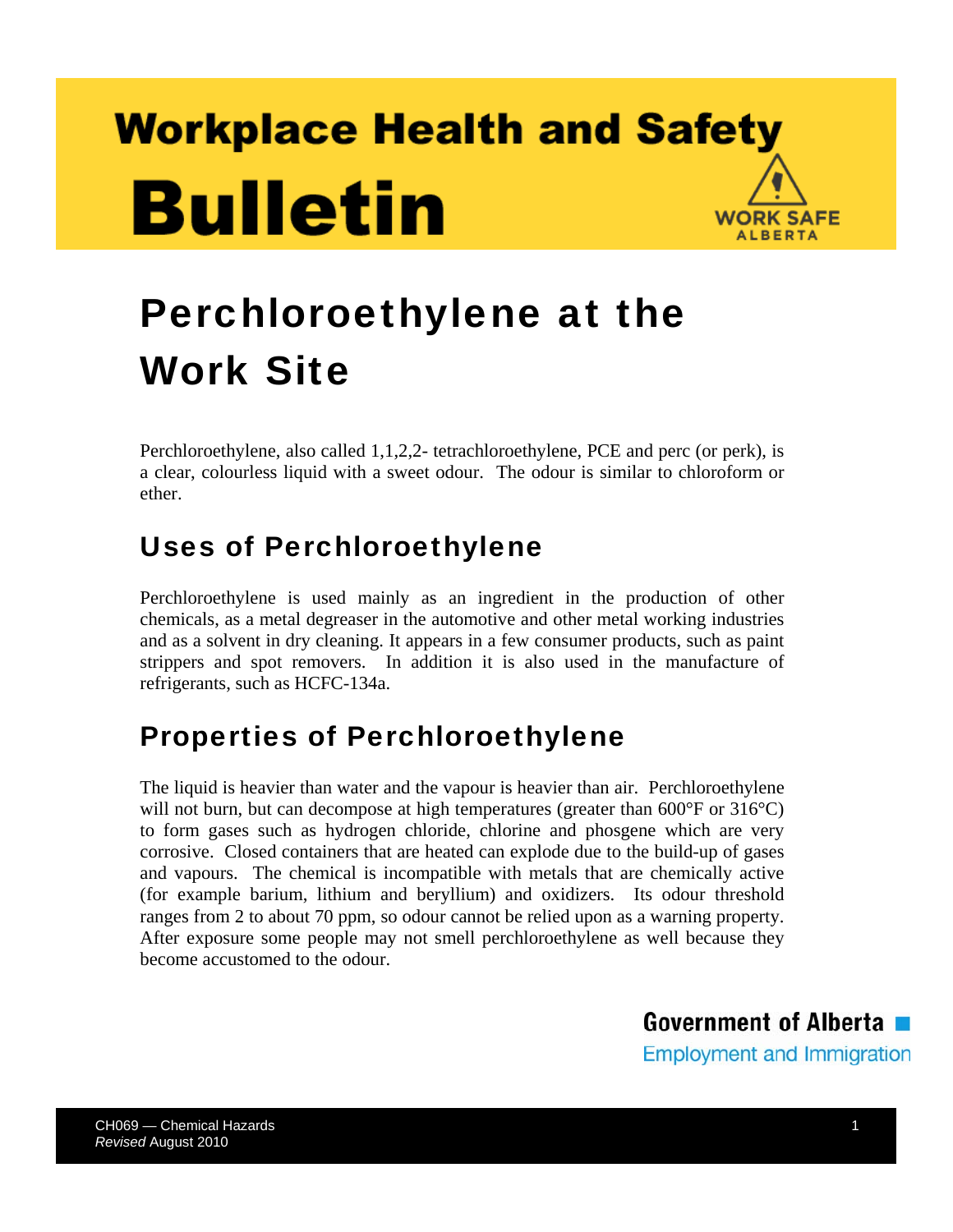

# Health effects

Workers are most often exposed to perchloroethylene by inhaling vapours in the air, or by contact between the liquid and the skin. Perchloroethylene and ethanol are synergistic. This means that the health effects from exposure to the two chemicals together is greater than the effects from the exposure to each chemical alone.

### Acute health effects

Short-term exposure to airborne perchloroethylene may cause irritation of the nose and throat and central nervous system depression. Symptoms include drowsiness, dizziness, giddiness, headache, nausea, loss of coordination, confusion and unconsciousness. Acute health effects are summarized in Table 1.

| $100 - 200$   | Headache, drowsiness, dizziness, sleepiness                                          |
|---------------|--------------------------------------------------------------------------------------|
| $200 - 600$   | Incoordination (increases as concentration<br>increases), nose and throat irritation |
| $1000 - 1500$ | Severe irritation of the nose and throat, faintness<br>and dizziness                 |
| >2000         | Unconsciousness within 30 minutes, possible<br>damage to the liver and kidneys       |

|  |  | Table 1: Acute Health Effects from Exposure to Perchloroethylene |  |
|--|--|------------------------------------------------------------------|--|
|  |  |                                                                  |  |
|  |  |                                                                  |  |

Perchloroethylene is a severe skin irritant. Contact with the liquid chemical can cause irritation and blistering of the skin. Prolonged contact can result in second or third degree chemical burns. The eyes can also be damaged or irritated by exposure to the vapour or by direct contact with the liquid from splashes.

### Chronic health effects

Long-term health effects include effects to the central nervous system, such as dizziness, forgetfulness, inability to concentrate, mood swings, nausea, fatigue and behavioral changes such as reduced reaction time and incoordination.

Repeated contact with the skin can cause dermatitis (red, itchy, dry and cracked skin).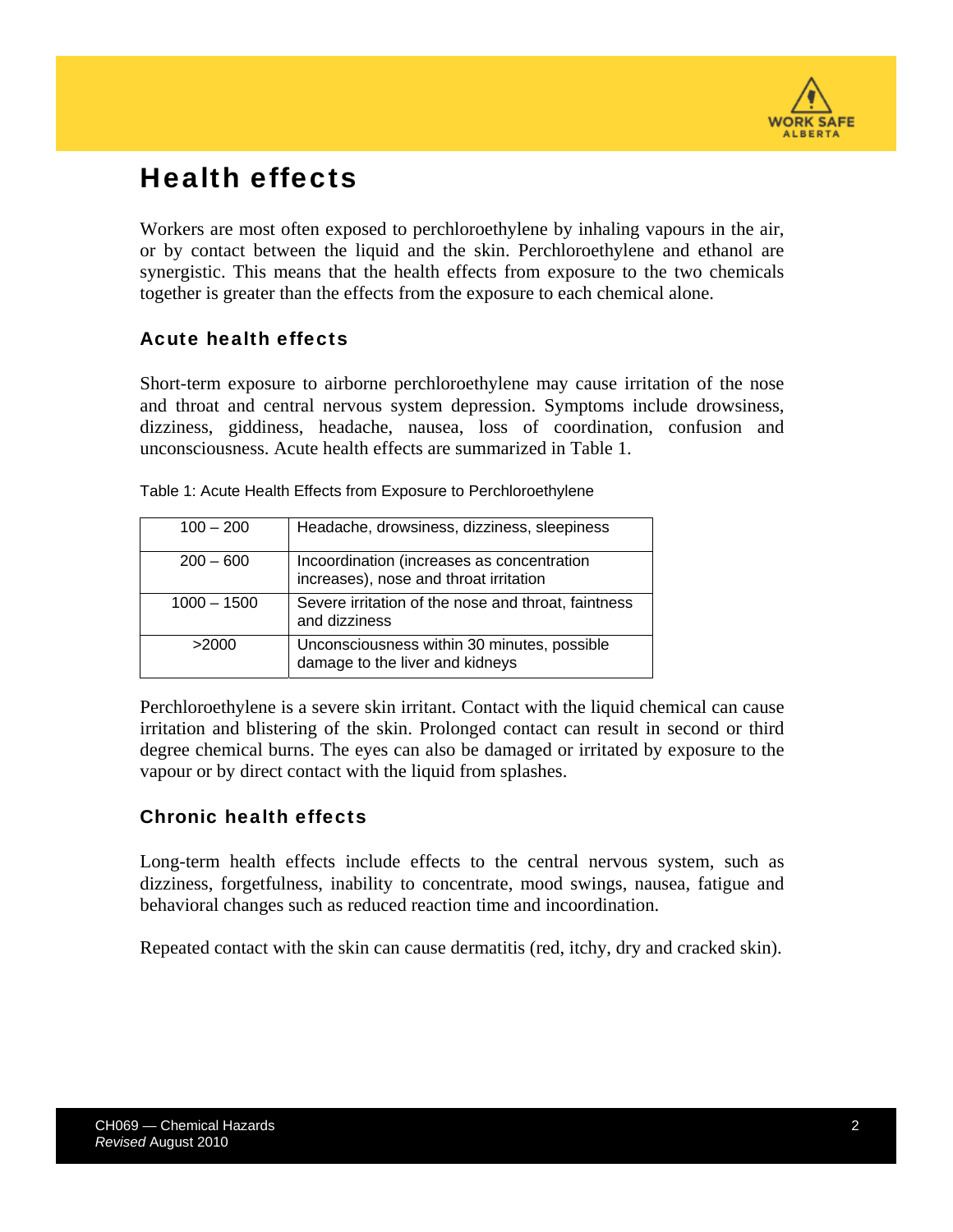

#### Cancer

The International Agency for Research on Cancer (IARC) has concluded that perchloroethylene is probably carcinogenic to humans. Perchloroethylene is classified in Group 2A. A number of studies have found that workers exposed to perchloroethylene (particularly in the dry cleaning industry) have an increased risk of cervical, laryngeal, lung and esophageal cancer (cancer of the esophagus).

#### Health assessment

There is no legislated requirement for workers exposed to perchloroethylene to have a medical assessment. However, where there is doubt whether a worker should be exposed to perchloroethylene, an occupational physician should be consulted.

The American Conference of Governmental Industrial Hygienists (ACGIH) has published Biological Exposure Indices (BEI®) for perchloroethylene in blood, exhaled air and urine. BEIs® adopted by the ACGIH represent levels of a substance likely to be found in samples taken from healthy workers who have been exposed to a chemical to the same extent as workers exposed at the Occupational Exposure Limit (OEL) in Alberta's occupational health and safety (OHS) legislation. The use of biological indices is not a substitute for workplace air monitoring as it measures exposure after the fact.

The BEI for perchloroethylene is:

(measured prior to shift)

| • Perchloroethylene in exhaled air<br>(measured prior to shift) | 3 ppm              |
|-----------------------------------------------------------------|--------------------|
| • Perchloroethylene in blood                                    | $0.5 \text{ mg/L}$ |

#### Control measures

Preventing exposure to perchloroethylene is the best way to protect health. Options that should be considered include the following (listed in order of preference):

- Use of non-hazardous or less hazardous substitutes
- Use of engineering controls
- Changes in work practices to reduce exposure (administrative controls)
- Use of personal protective equipment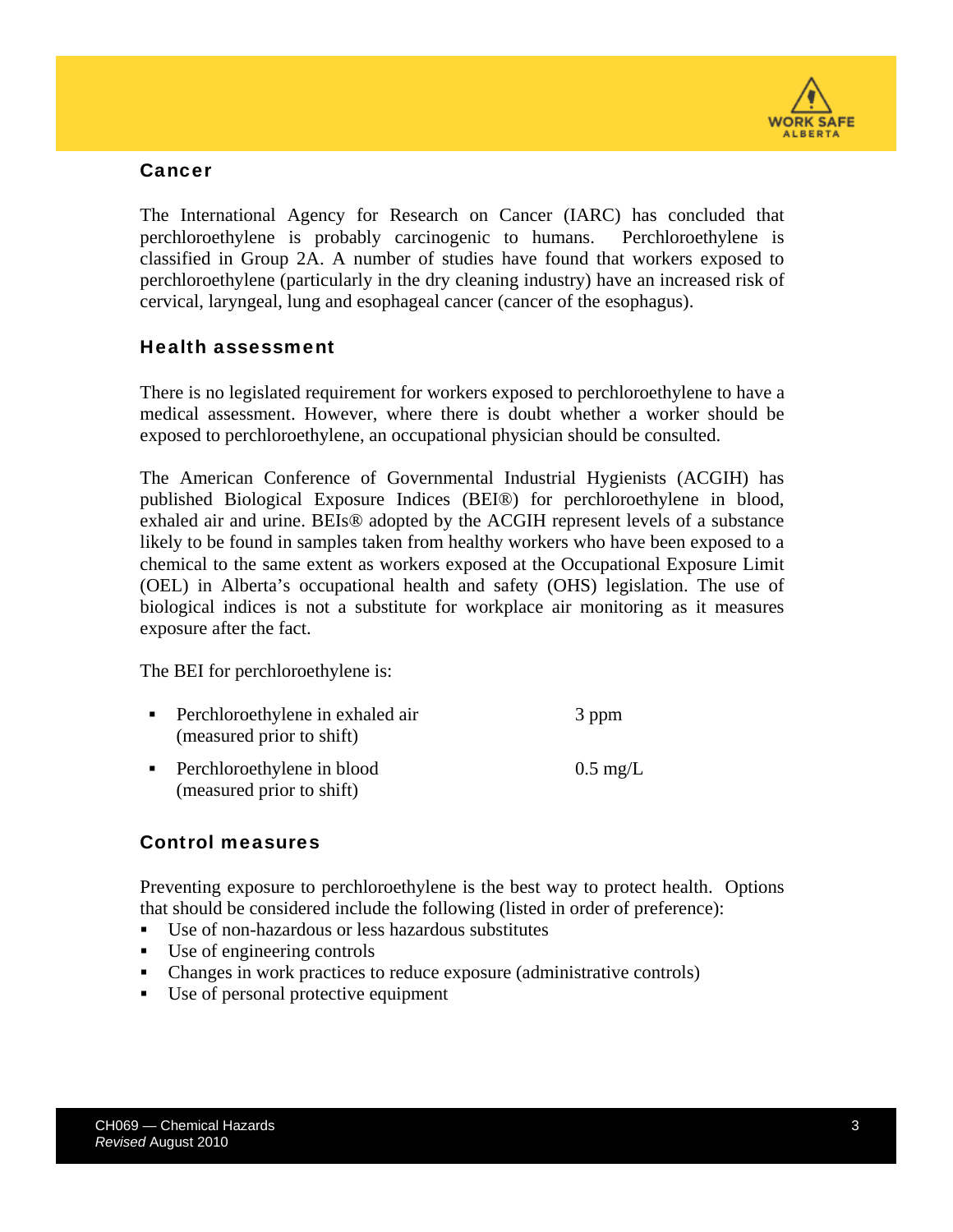

### Substitution

Where possible, other solvents or chemicals should be substituted for perchloroethylene. However, these products may themselves have hazards associated with them (e.g. flammability).

The most common use of perchloroethylene is in dry cleaning. In recent years there have been a number of alternative methods developed to reduce the use of perchloroethylene in dry cleaning. These alternatives are summarized in Table 2.

| <b>Method</b>                 | <b>Description</b>                                                                                                                                                                                                                                                                                                                                                                           | <b>Advantages</b>                                                                                                                                                                                                        | <b>Disadvantages</b>                                                                                                                                                                                                                                    |
|-------------------------------|----------------------------------------------------------------------------------------------------------------------------------------------------------------------------------------------------------------------------------------------------------------------------------------------------------------------------------------------------------------------------------------------|--------------------------------------------------------------------------------------------------------------------------------------------------------------------------------------------------------------------------|---------------------------------------------------------------------------------------------------------------------------------------------------------------------------------------------------------------------------------------------------------|
| Wet cleaning                  | Water is used for<br>cleaning along with<br>specially formulated<br>detergents and<br>spotting agents and a<br>lower level of<br>mechanical action<br>during washing.<br>There is increased<br>extraction of water<br>before drying, close<br>monitoring of heat and<br>moisture content<br>during drying. About<br>30 to 70% of<br>garments dry cleaned<br>using PCE can be wet<br>cleaned. | Fewer health and<br>safety hazards<br>Soil contamination<br>and air emissions<br>eliminated<br>• More pleasant<br>smell than<br>solvent<br>Some soils are<br>more easily<br>removed<br>• Comparable cost to<br>using PCE | ■ Not a complete<br>replacement for<br>cleaning with PCE<br>• Potential for<br>damage to the<br>garment<br>■ Some types of<br>stains more difficult<br>to remove<br>■ Large quantities of<br>contaminated<br>wastewater<br><b>E</b> Labour intensive    |
| Petroleum - Based<br>Solvents | Petroleum based<br>solvents are used<br>instead of PCE in dry<br>cleaning. Equipment<br>generally uses an<br>inert gas and operates<br>under a vacuum.                                                                                                                                                                                                                                       | Solvents less toxic<br>$\blacksquare$<br>than PCE<br>Solvent vapour<br>pressures are<br>lower, so<br>exposures are<br>usually lower<br>Solvent is effective<br>for cleaning most<br>types of garments                    | Solvents are<br>$\blacksquare$<br>flammable, so<br>presents a fire<br>hazard<br>More prone to<br>bacterial growth<br>Longer drying<br>process required<br>Less effective at<br>removing oil and<br>grease stains<br>Equipment usually<br>more expensive |
| Liquid Carbon Dioxide         | Clothes immersed in<br>liquid carbon<br>monoxide in an                                                                                                                                                                                                                                                                                                                                       | Less toxic than<br>٠<br><b>PCE</b><br>Soil contamination                                                                                                                                                                 | Less effective at<br>п<br>removing some<br>stains                                                                                                                                                                                                       |
|                               |                                                                                                                                                                                                                                                                                                                                                                                              |                                                                                                                                                                                                                          |                                                                                                                                                                                                                                                         |

Table 2: Substitution for Perchloroethylene in Commercial Dry Cleaning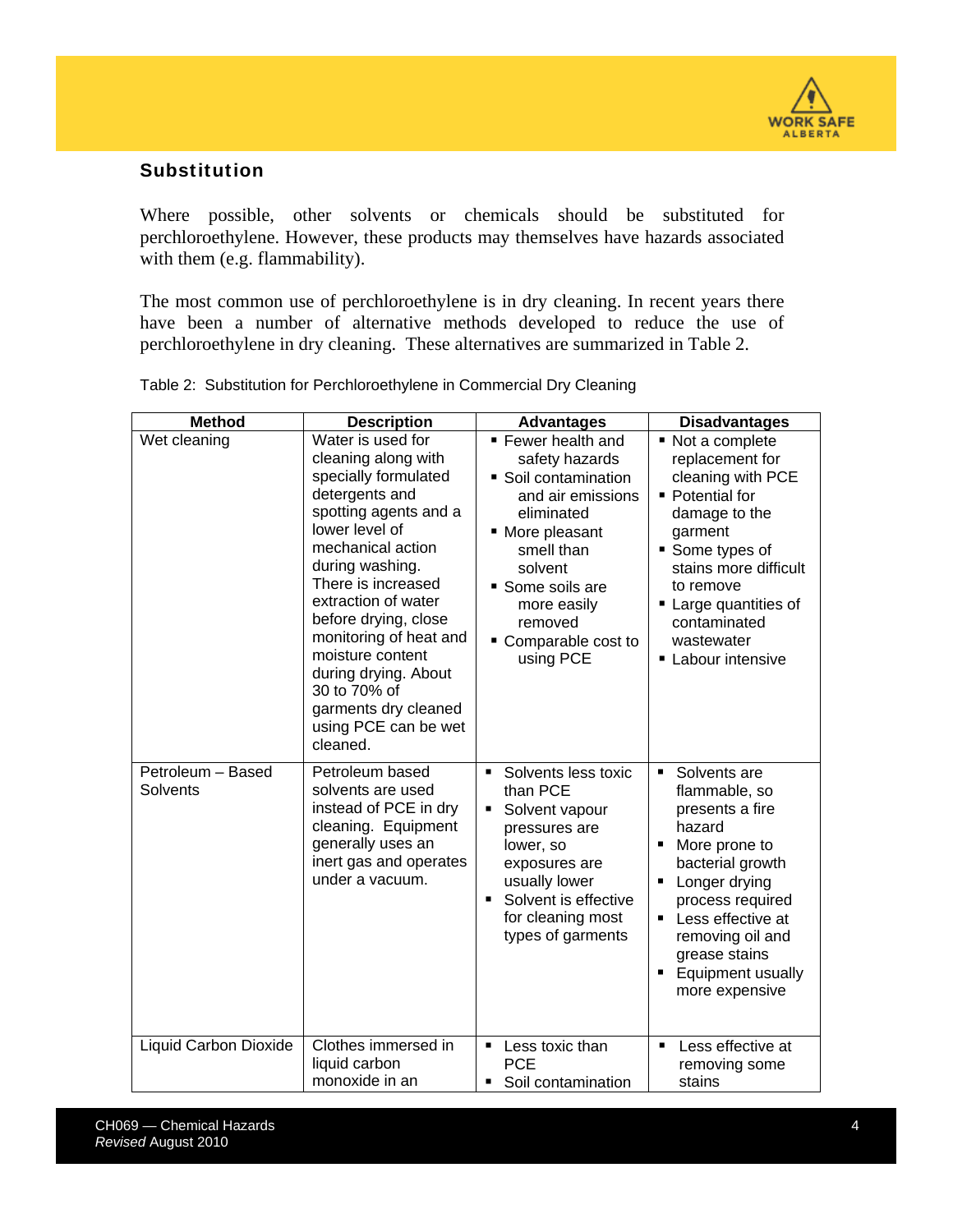

| <b>Method</b>               | <b>Description</b>                                                                                                                         | <b>Advantages</b>                                                                                                                                                              | <b>Disadvantages</b>                                                                                                                                                                                        |
|-----------------------------|--------------------------------------------------------------------------------------------------------------------------------------------|--------------------------------------------------------------------------------------------------------------------------------------------------------------------------------|-------------------------------------------------------------------------------------------------------------------------------------------------------------------------------------------------------------|
|                             | enclosed system<br>under pressure.                                                                                                         | and air emissions<br>eliminated<br>Shorter cleaning<br>cycle<br>May be more<br>effective for some<br>types of fabrics<br>Exposure limits for<br>carbon monoxide<br>much higher | Much more<br>$\blacksquare$<br>expensive than<br><b>PCE</b> machines<br>Newer technology-<br>not proven as with<br><b>PCE</b><br>Potential for<br>п<br>asphyxiation if<br>machine is in an<br>enclosed area |
| <b>Ultrasonic Solvents</b>  | Use of high intensity<br>sound waves in fluid<br>to create forces that<br>dissolve and displace<br>contaminants on<br>clothing.            | Still under<br>$\blacksquare$<br>development                                                                                                                                   | Still under<br>٠<br>development                                                                                                                                                                             |
| <b>Alternative Solvents</b> | A number of solvents<br>are being developed<br>for dry cleaning. One<br>type is a mixture of<br>one or more<br>propylene glycol<br>ethers. | Still under<br>$\blacksquare$<br>development                                                                                                                                   | Still under<br>٠<br>development                                                                                                                                                                             |

### Engineering controls

Engineering controls are processes used to eliminate exposure to a substance.

Engineering controls remove the substance from the air or provide a barrier between the worker and the substance. Examples of engineering controls that can be used to prevent exposure to perchloroethylene include:

- Installation of a ventilation system to remove perchloroethylene vapours
- Enclosures around work processes (fume hoods, glove boxes)
- Use of automatic systems to pump the chemical from storage containers to process containers. This is mandatory in the dry cleaning industry.
- New dry cleaning machine design to reduce the perchloroethylene vapours released (dry-to-dry, closed loop). Environment Canada now requires all machines to be of this standard.
- Isolation of equipment that use perchloroethylene from other work areas
- Use of close loop systems for degreasing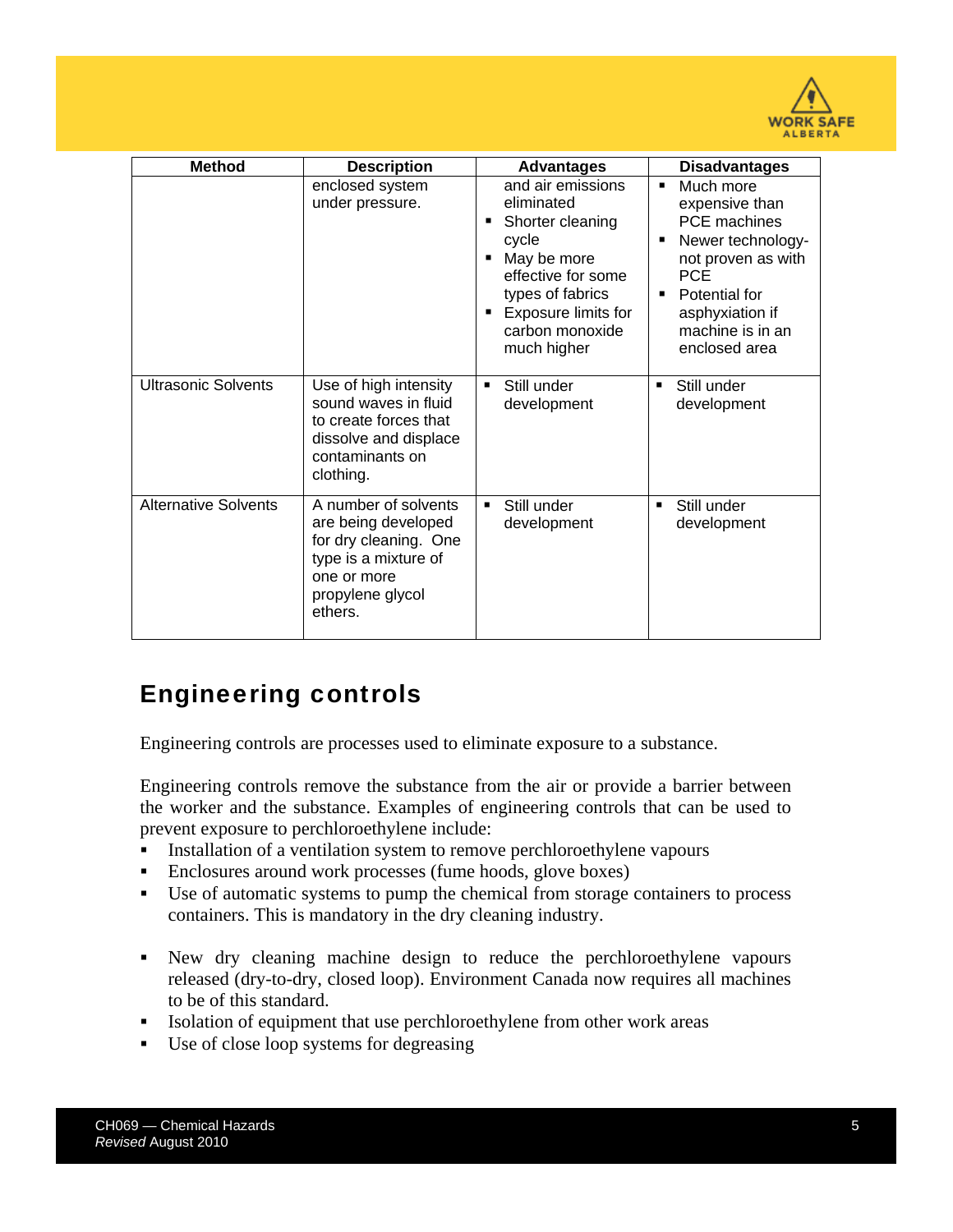

Where ventilation systems are used at the work site, they must be properly designed and not vent back into work areas in accordance with the Alberta OHS Code.

### For more information:

National Institute for Occupational Safety and Health (NIOSH)

- HC16, *Control of Exposure to Perchloroethylene in Commercial Dry Cleaning* www.cdc.gov/niosh/hc16.html
- HC17, *Control of Exposure to Perchloroethylene in Commercial Dry Cleaning*  (Substitution), www.cdc.gov/niosh/hc17.html
- HC18, *Control of Exposure to Perchloroethylene in Commercial Dry Cleaning*  (Machine Design), www.cdc.gov/niosh/hc18.html
- HC19, *Control of Exposure to Perchloroethylene in Commercial Dry Cleaning*  (Ventilation), www.cdc.gov/niosh/hc19.html
- US Occupational Safety and Health Administration (OSHA) *Reducing Worker Exposure to Perchloroethylene (PERC) in Dry Cleaning*  www.osha.gov/dsg/guidance/perc.pdf
- US Environmental Protection Agency (EPA) *Cleaner Technologies Substitutes Assessment: Professional Fabricare Processes*  www.epa.gov/dfe/pubs/garment/ctsa/index.htm

A summary document is available at: www.epa.gov/dfe/pubs/garment/ctsa/sumfctsa.htm

If engineering controls are working properly, they will eliminate or greatly reduce the potential hazard. They only need to be installed once and do not place a physical burden on workers. However, an initial investment is required and the systems must be properly operated and maintained once installed.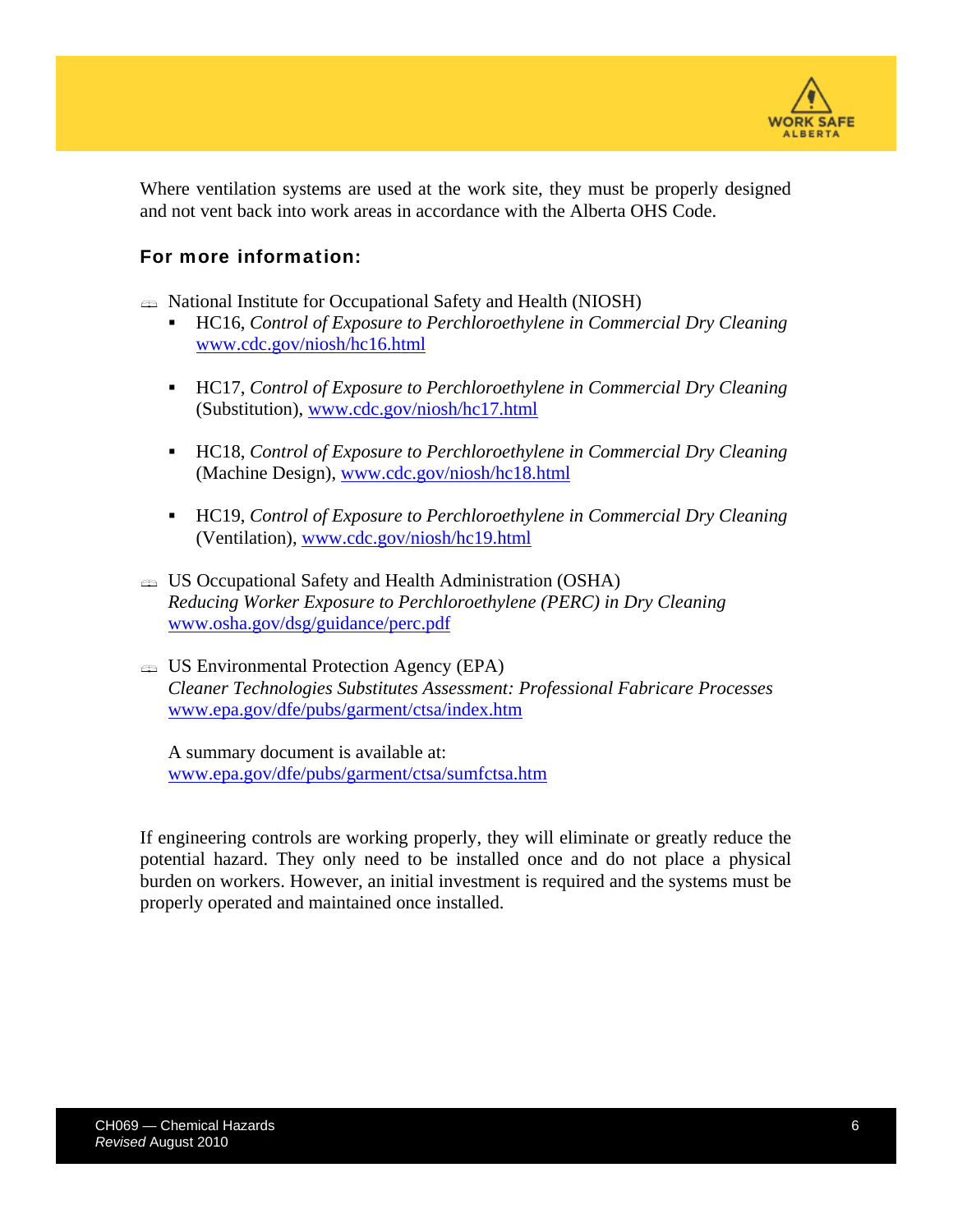

### Administrative controls

Work practices that can be used in the workplace to reduce exposure to perchloroethylene include:

- Educating workers about the hazards of perchloroethylene. Workers must participate in training and monitoring programs in the workplace.
- Using good hygiene practices. Workers must not eat, drink or smoke in areas where perchloroethylene or products containing perchloroethylene are used and stored. The hands and face should be washed before eating or drinking.
- Properly using and maintaining engineering controls and other equipment used to reduce exposure.
- Storing perchloroethylene properly.
- Ensuring that unprotected workers are not in areas where products containing perchloroethylene are used.
- Cleaning up spills quickly and properly and using appropriate protective equipment and clothing when spills are cleaned up.
- Keeping products containers tightly sealed when they are not in use

Examples of some work practices that can be used to reduce worker exposure during dry cleaning operations include the following:

- Do not load the machine over it's capacity.
- Do not open the machine door while it is running and keep the door closed as much as possible when the machine is not fitted with interlock systems.
- Do not remove garments from the machine before the cycle is completed.
- As much as possible, keep the head and face turned away from the machine door and clothes when removing solvent-laden clothes from the washer.
- Do not transfer perchloroethylene to machines by hand or with open buckets.
- Wait until the machine and solvent are cold before performing maintenance.
- Do not use spotting agents containing perc.
- Clean up spills immediately (a plan should be in place for spill cleanup at the work site).
- Store and dispose of wastes properly

Implementing work practices to reduce exposure can be less expensive than engineering controls, but workers must be properly trained and use the safe work practices. The employer must monitor this in the workplace.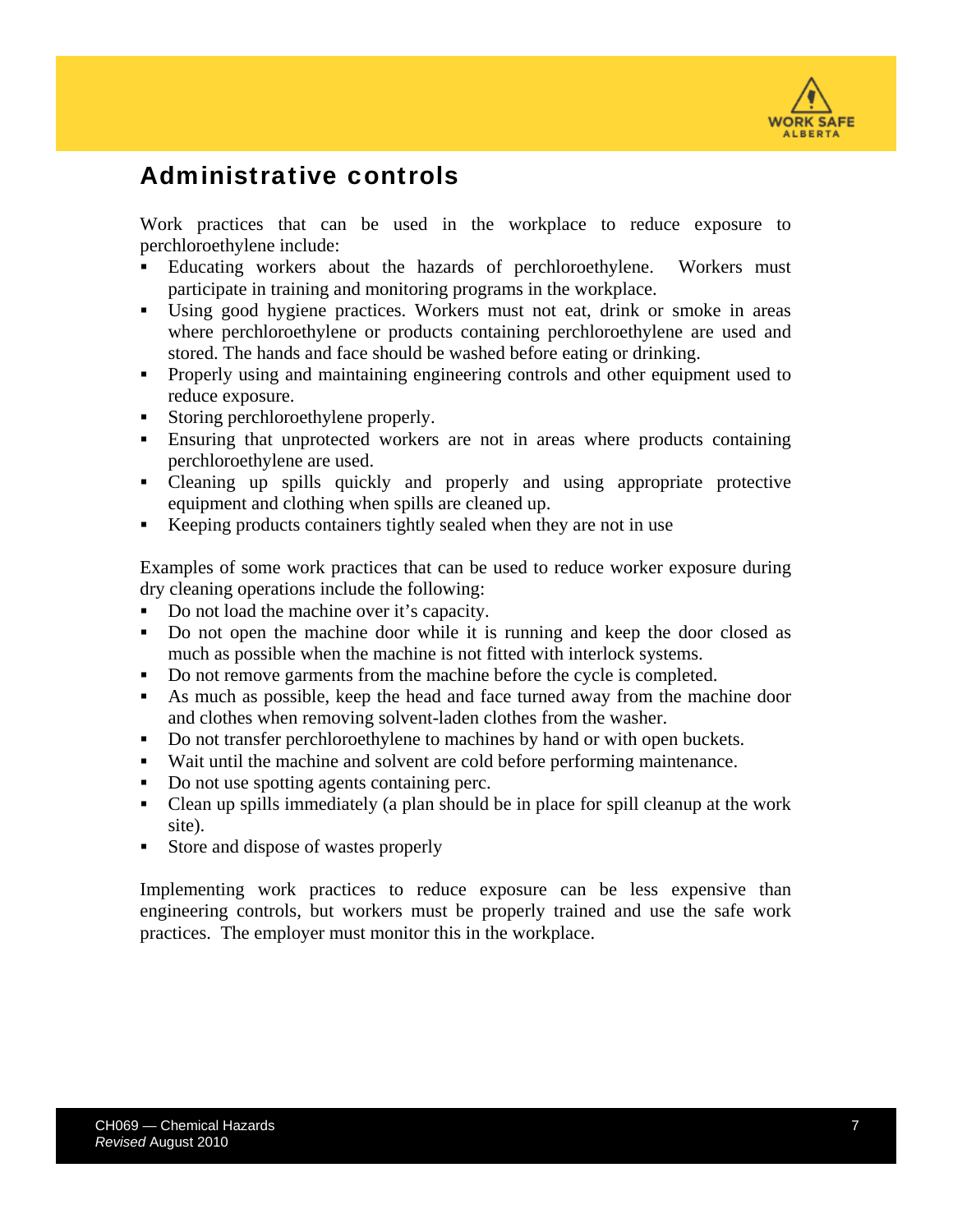

### Personal Protective Equipment(PPE)

If it is not practicable or possible to use substitutes, engineering controls or administrative controls to reduce the potential for exposure, or they are not sufficient, the employer must provide workers with appropriate personal protective equipment (PPE).

Respiratory protective equipment is needed to protect workers from inhaling airborne vapours. There are many types of respirators available. It is important to select the correct level of respiratory protection based on the type of work being done and the airborne concentrations of perchloroethylene at the work site.

Properly operating and fitted air-supplying respirators are usually the most effective type of respiratory protection for perchloroethylene vapours. Air purifying respirators with organic vapours cartridges may not provide enough protection from exposure since the concentration of perchloroethylene detectable by most people by smell is higher than the OEL. Because of this, the wearer may not be able to detect when a cartridge is in need of changing and may unknowing become overexposed.

If air-purifying respirators are used for perchloroethylene, the employer must:

- Ensure that the respirator has an end-of-use indicator (the indicator will show when the cartridges must be changed), or
- Use a change-out schedule that has been calculated by a competent person. If a calculated change-out schedule is used, the U.S. Occupational Safety and Health Administration (OSHA) method, or an equivalent method, must be used.
- The employer must also have written procedures that address how the calculations are done, confirm the method used for the calculations and specify training to ensure that workers understand and use the system for cartridge change out. The OSHA method may be accessed online at

www.osha.gov/SLTC/etools/respiratory/change\_schedule.html

#### For more information

- http://employment.alberta.ca/documents/WHS/WHS-PUB\_ppe004.pdf Guideline for the Development of a Code of Practice for Respiratory Protective Equipment - PPE004
- http://employment.alberta.ca/documents/WHS/WHS-PUB\_ppe001.pdf Respiratory Protective Equipment: An Employer's Guide – PP001

Employers should also refer to the CSA Standard Z94.4-02, *Selection, Use and Care of Respirators.*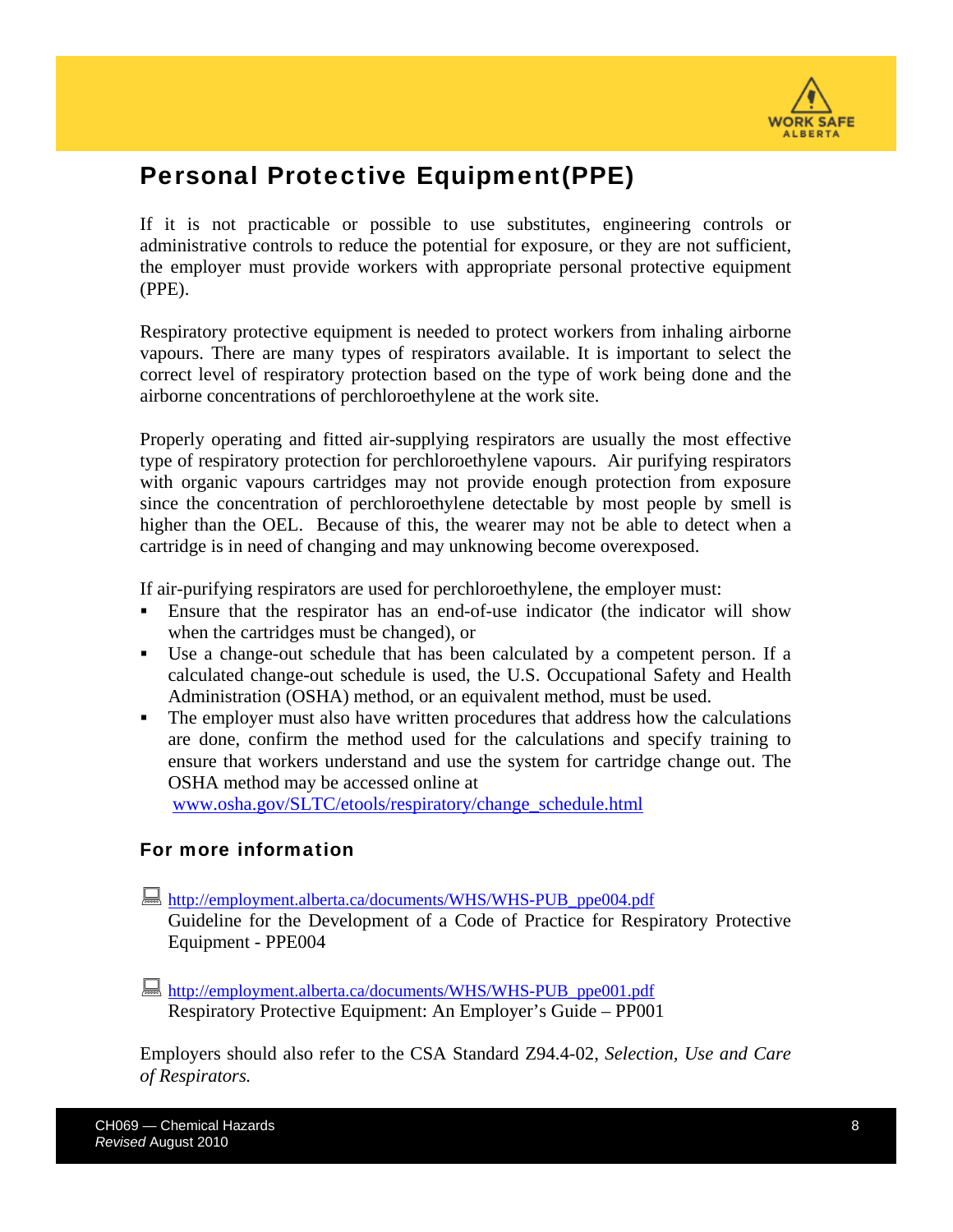

Since perchloroethylene is absorbed through the skin, solvent resistant gloves and other protective clothing are needed for workers who handle the chemical and items contaminated by perchloroethylene. Workers who may be exposed to perchloroethylene should wear protective clothing that covers and protects the eyes, arms and legs. Workers should also wear airtight goggles or full-face respirator masks to protect the eyes from irritation or splashes. Where skin contact occurs, the area should be thoroughly washed immediately. Information about protective clothing materials recommended for perchloroethylene is available from NIOSH database "Recommendations for Chemical Protective Clothing". The database is available online at: www.cdc.gov/niosh/ncpc/ncpc2.html

Although the use of PPE may initially seem less costly, workers must be trained to use, care for and properly maintain the protective equipment. Employers must monitor use and ensure that the protective equipment is properly maintained. In some cases, PPE can create a hazard to workers (heat stress, limited vision, allergic reactions to the equipment material). These issues must be evaluated when personal protective equipment is selected.

### Workplace air monitoring

When perchloroethylene or a product containing perchloroethylene is used in the workplace, air monitoring must be done to ensure that the Occupational Exposure Limit (OEL) is not exceeded. Air samples must be collected and analyzed using a method specified in Section 20 of the Alberta OHS Code or a method approved by a Director of Occupational Hygiene.

For leak detection of equipment, small hand-held refrigerant leak detectors or colorimetric detector tubes can be used. There are more sophisticated direct-reading instruments available that can be used (infrared analyzers, photoionization detectors) that will provide more accurate readings of perchloroethylene concentrations. However, these instruments tend to be more expensive and require more training to operate.

### Regulatory requirements

The Alberta OHS legislation has general and specific requirements related to perchloroethylene. An OEL for perchloroethylene is provided. This limit applies to workers directly involved with tasks using perchloroethylene or products containing perchloroethylene, and to other workers in a workplace who may be exposed to perchloroethylene indirectly from these operations. Is it important to note that OELs represent standards for the protection of the most healthy workers. Steps must be taken to keep airborne perchloroethylene exposure as low as reasonably practicable/achievable.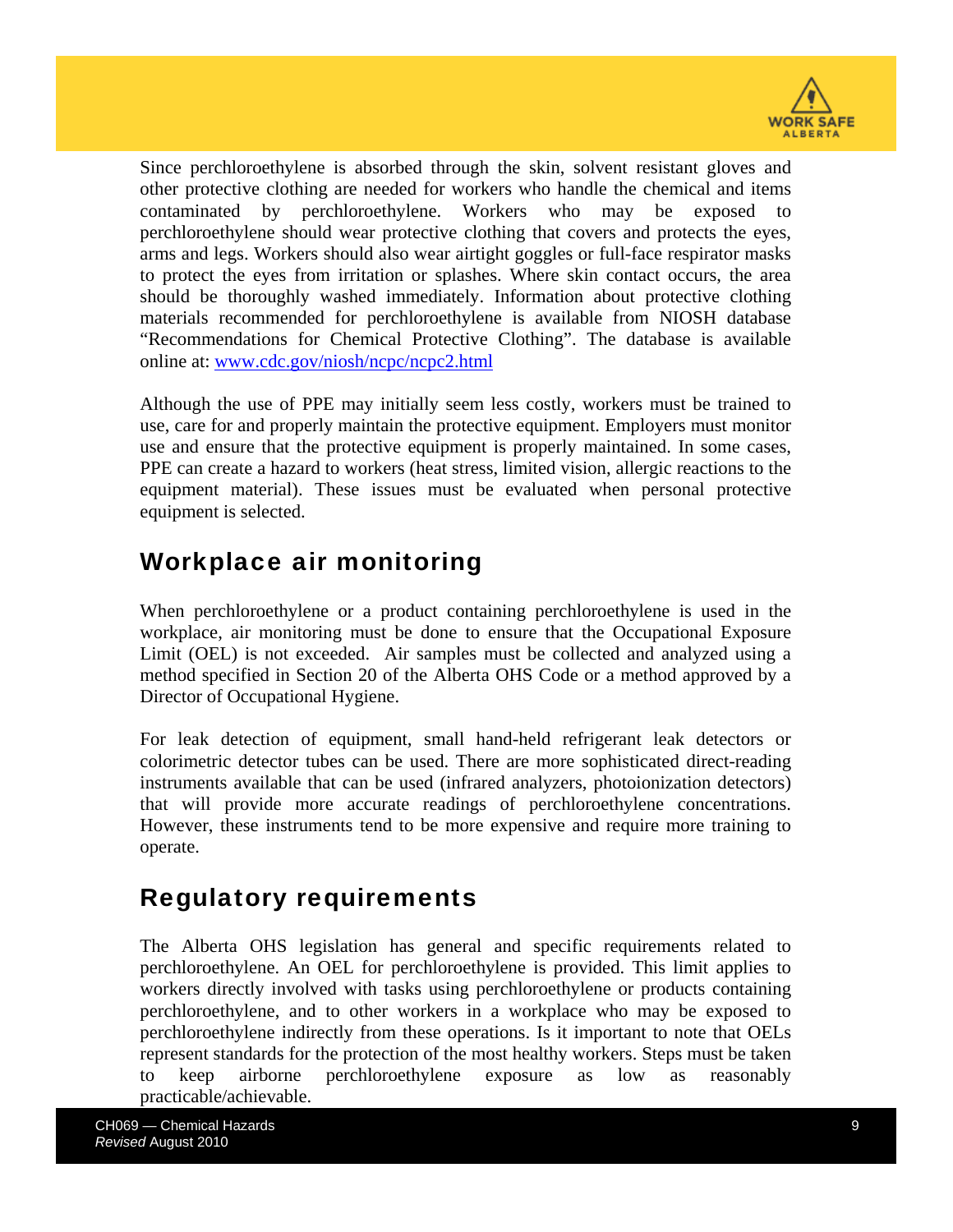

The employer must also:

- Train workers on the health hazards from exposure to perchloroethylene and the safe work procedures developed by the employer
- Ensure that the need for ventilation and other engineering controls are properly assessed and systems that are installed are properly designed and maintained. Workers also must be trained on the proper operation and maintenance of these systems.
- Provide appropriate PPE (including respirators) where the concentration of perchloroethylene cannot be controlled below the safe limit. Workers must use the required PPE and must be trained on their proper use and care.